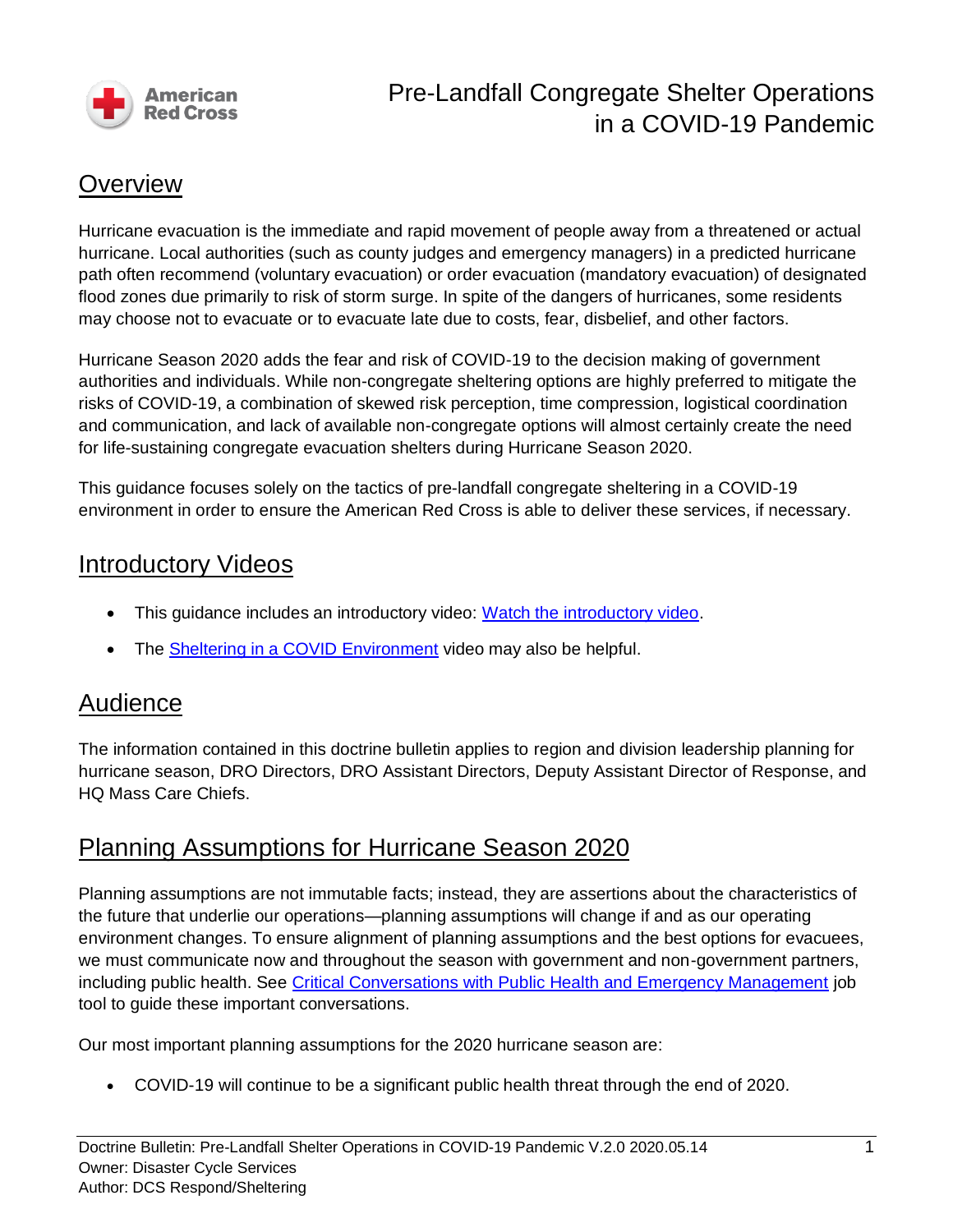- COVID-19 will cause a severe scarcity of human and material resources and degrade local and national supply chains.
- Fear of COVID-19 infection will drive some decision-makers (governments and the public) to a range of evacuation behaviors different from recent years.
- Notwithstanding fear of COVID-19, states and communities threatened by hurricanes will need hundreds of shelters with space for thousands of people pre-landfall.
- Non-congregate sheltering options (such as housing clients in hotel rooms) will be the preferred method of sheltering. Wherever and whenever possible, we will shelter evacuees and displaced people in non-congregate shelters as quickly as possible during disaster evacuation and after disaster impact.
- Congregate sheltering will not be avoidable. Non-congregate sheltering options will not always be immediately available in sufficient quantities or in all locations.
- The Red Cross has established and resourced one, unified congregate shelter standard (personal protective equipment, space, isolation, screening, staffing) designed to mitigate the risk of infection. We will apply this standard to all sheltering missions in all locations during the pandemic.
- For those most vulnerable to COVID-19, non-congregate care will be our first approach; if noncongregate options are limited, we will prioritize non-congregate for those with the highest risk for COVID-19.
- There are no "silver bullets" and solutions will vary by time, location, and perception of risk. Red Cross will need to offer multiple options with multiple partners, including government, commercial lodging operators, universities and colleges, faith-based organizations, and others, based on specific local and regional resources and needs.
- Services traditionally provided in congregate shelters will also be provided in non-congregate shelters. However, we may modify the tactics for the delivery of these services to ensure adherence to social distancing guidelines and to limit person-to-person interactions, with preference for virtual support.
- Responders and shelter residents will have a heightened state of anxiety, which could lead to impaired decision-making, irritability, and fear. Accordingly, there will be a heightened need to provide related support and promote self-care.
- We will see an increase in clients seeking non-traditional methods of sheltering to maintain isolation or social distancing. Example: Clients may want to stay in their cars.
- Healthy shelter residents will become part of our congregate shelter workforce.
- Due to the nature of a widespread tropical threat, most shelter residents remain at pre-landfall evacuation shelters for 12-36 hours.
- Significant community damage and secondary hazards, like flooding, will occur post-impact and will prolong evacuation sheltering in certain areas depending on storm impact and speed, and the timing of evacuation.

# Types of Congregate Shelters & Transitional Evacuation Sites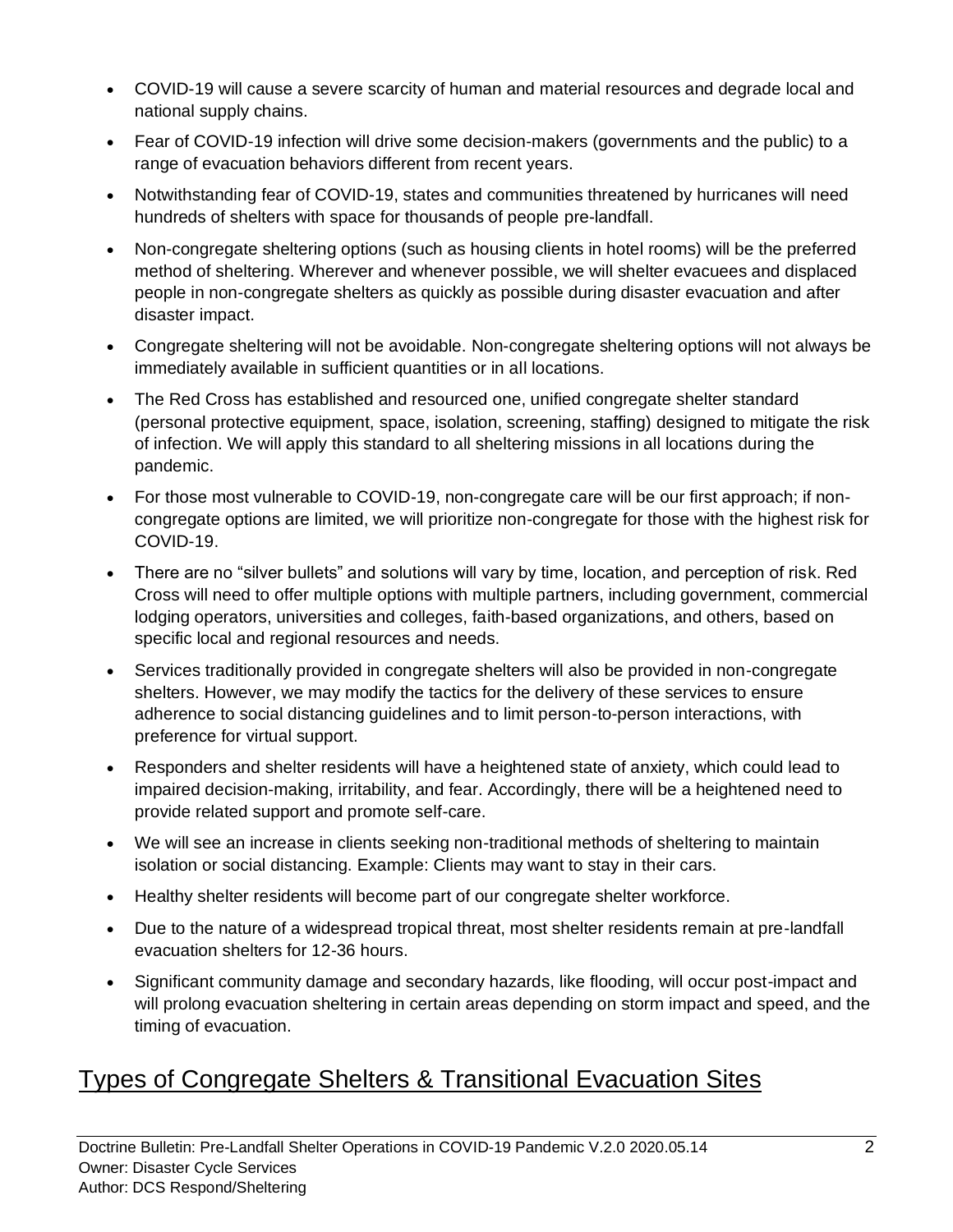During pre-landfall evacuations, the Red Cross may play many roles in providing safe shelters. The Red Cross may manage and/or support various types of evacuation shelters and facilities. Not all types of shelters are used in every state, county/parish, or event.

#### **Congregate Shelters**

- **Red Cross-Managed Shelter**: The Red Cross manages shelters in cooperation with a variety of partners. Partners include facility owners and other agencies that provide niche services, supplies, and equipment, or staff members who are willing to participate as Red Cross workers to help the population within the shelter.
- **Red Cross Partner-Managed Shelter:** Red Cross partners manage shelters following Red Cross principles and in cooperation with the Red Cross. The Red Cross often supports partnermanaged shelters with human and material resources and subject-matter expertise; therefore, "Red Cross-supported" shelters are now included as partner-managed shelters. Ideally, these are managed through Incident Command.
- **Independent:** Independent organizations manage shelters without operational support from the Red Cross. Independent shelters include those sometimes referred to as pop-up, ad-hoc, or spontaneous shelters.
- **Point-to-Point Shelter:** These are government-managed locations agreed to by a host county or parish and an at-risk county or parish and allow for direct evacuation of a designated population from one location to a second, safer location. The agreement between entities often articulates the responsibilities of host and at-risk governments, as well as the coverage of direct and indirect costs.
- **Refuge of Last Resort:** A refuge of last resort is a last-minute option for people who have been unable, through choice or circumstance, to evacuate the risk area before or after a disaster. The Red Cross understands the need for these lifesaving facilities; however, the Red Cross does not support them. These facilities provide a place for people to seek protection from the elements, but they are not shelters. They do not usually provide food, drink, sleeping accommodations, or other services that people associate with a shelter environment. While planners may identify facilities to serve as a refuge, public messaging regarding the availability of a "refuge of last resort" should only be provided once it is unsafe to travel to a shelter (so not necessarily pre-event).
- **Medical Needs Shelter:** At the state level, these may be known as **special needs shelters**, **special medical needs shelters**, or other designations. These shelters support individuals who have medical issues requiring care beyond the capability of a general population shelter. Local, state, or tribal governments establish medical needs shelters in coordination with public health and social services agencies. Relevant government jurisdictions may coordinate with the Red Cross regarding support for these shelters. Notwithstanding a government decision to establish a medical needs shelter, persons with access and functional needs are *always* welcome at Red Cross-Managed shelters.
- **Pet/Animal Shelter:** Only government or community-based agencies manage these shelters. (See the pet-related guidance for congregate shelters at the end of the [Critical Conversations](https://intranet.redcross.org/content/dam/redcross/documents/our_services/DisasterCycleServices/dcs-management/covid-19/COVID-19ConversationsLocalPublicHealthEmergencyManagement.pdf)  [with Public Health and Emergency Management](https://intranet.redcross.org/content/dam/redcross/documents/our_services/DisasterCycleServices/dcs-management/covid-19/COVID-19ConversationsLocalPublicHealthEmergencyManagement.pdf) job tool).
	- $\circ$  Stand-alone shelter: A pet shelter not affiliated with, or near, a human shelter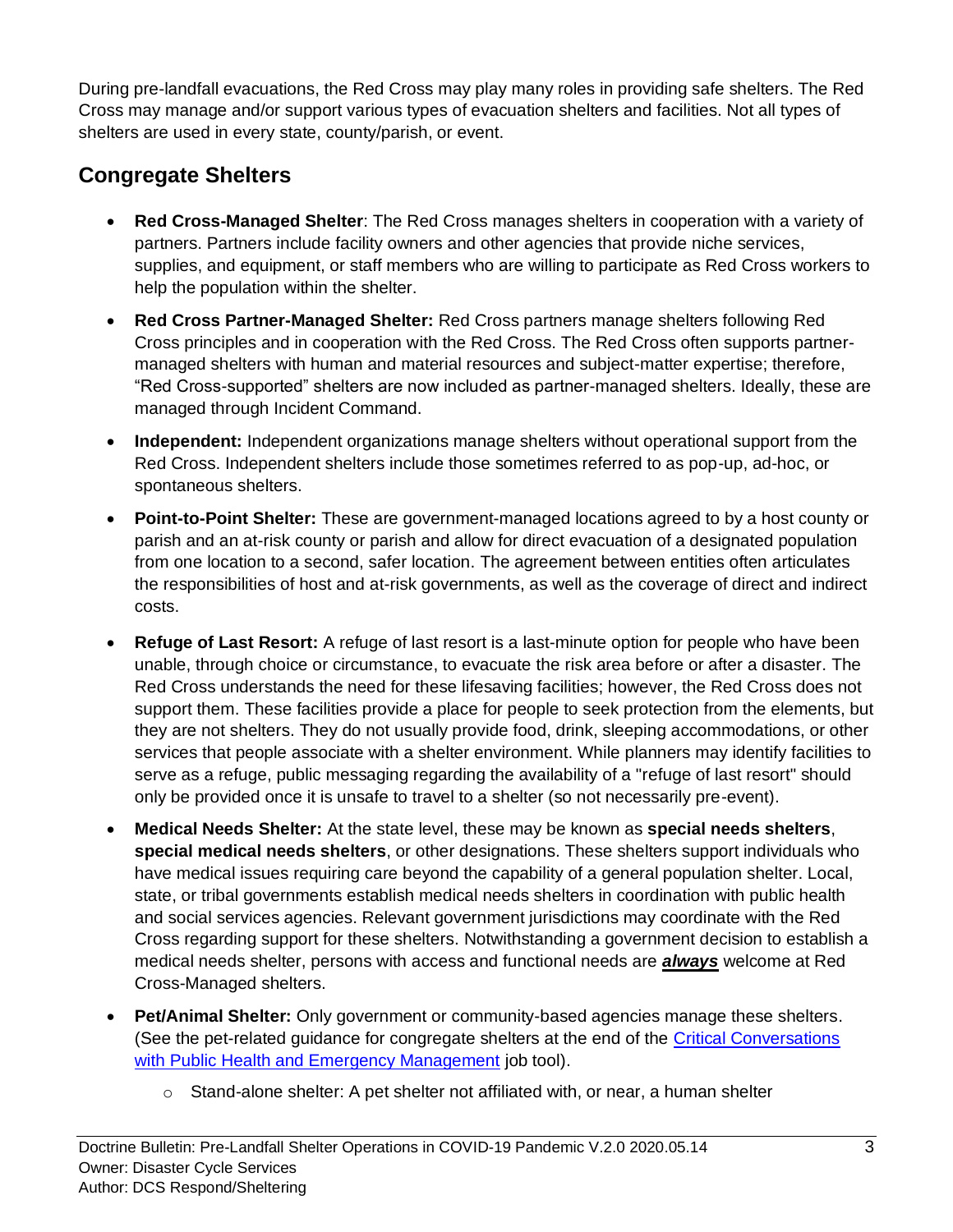- $\circ$  Co-located shelter: A pet shelter on the same grounds as a human shelter, but physically separate
- $\circ$  Cohabitated shelter: A shelter housing both pets and humans together. Due to the infection control requirements driven by COVID-19, Red Cross does not support cohabitation (except in cases of bona fide service animals). See [Critical Conversations with](https://intranet.redcross.org/content/dam/redcross/documents/our_services/DisasterCycleServices/dcs-management/covid-19/COVID-19ConversationsLocalPublicHealthEmergencyManagement.pdf)  [Public Health and Emergency Management](https://intranet.redcross.org/content/dam/redcross/documents/our_services/DisasterCycleServices/dcs-management/covid-19/COVID-19ConversationsLocalPublicHealthEmergencyManagement.pdf) job tool for more details on pet sheltering.

#### **Transitional Evacuation Sites**

In addition to shelters, which provide overnight stays for evacuees, government will sometimes establish transitional sites that do not provide overnight stays and direct evacuees to appropriate locations. Such sites include:

- **Evacuation Point:** Governments manage evacuation points as central gathering places for people connected to an evacuation. In tropical situations, this term refers specifically to a place where individuals and families gather when they need assistance in leaving an evacuating area.
- **Lily-Pad**: This is a pre-identified, elevated, unmanned drop-off point for search and rescue where the Red Cross may provide material resources for use by partners.
- **Shelter Information Point**: A government manages a shelter information point as a central location used to direct evacuees to shelters. Governments may also offer other services at these locations.

The Red Cross mission pre-landfall is typically to manage Evacuation Shelters—not transitional evacuation sites. Accordingly and in order to ensure the best and consistent use of available resources, any request for Red Cross resources to operate or support any facility or location established for the sole purpose of temporarily gathering evacuees in order to re-direct or transition them to other facilities or locations must be approved by the Vice President, Disaster Operations & Logistics (or designee) as part of seasonal deliberate planning, or in real time during exigent circumstances.

# Requirements of Pre-Landfall Sheltering

To enable Red Cross disaster relief operations (DROs) to rapidly support evacuating populations, the Red Cross has established guidelines for all pre-landfall operations. These requirements ensure the safety of the Red Cross workforce and its clients, and the delivery of consistent services that meet Red Cross standards. These requirements are:

- 1. Red Cross regions collaborate with public health and emergency management agencies to determine appropriate roles and areas of mutual interest, and ensure they are consistent with our mission.
- 2. The Red Cross role may vary by jurisdiction, so it is important to understand our role in evacuation sheltering in each, specific jurisdiction.
- 3. Any commitments of Red Cross support for non-Red Cross managed pre-landfall shelters must be made in writing.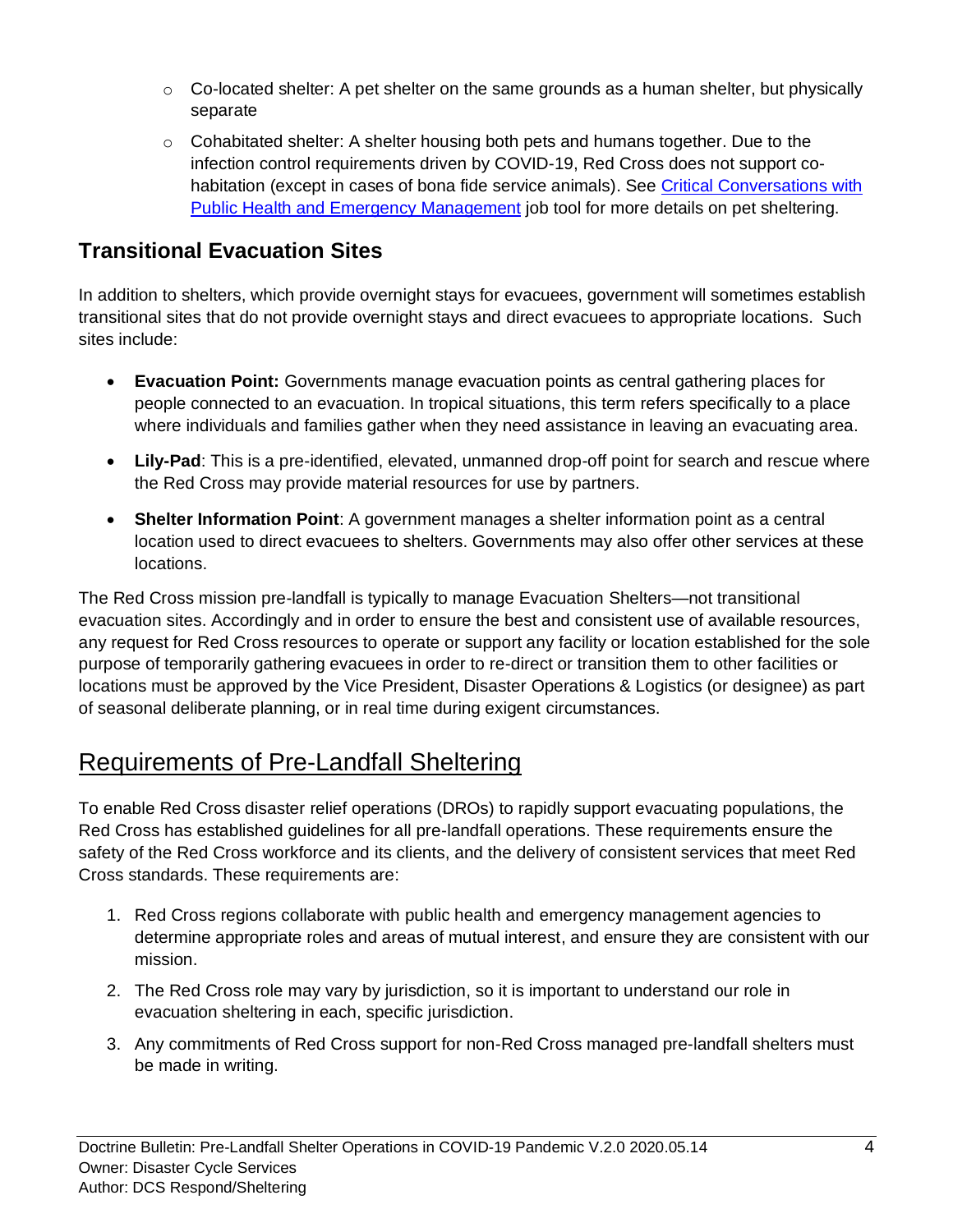- 4. All Red Cross disaster relief operations maintain regular contact with public health and emergency management agencies to ensure:
	- The Red Cross opens pre-landfall evacuation shelters near evacuation routes prior to the issuing of evacuation orders;
	- The Red Cross is ready to fulfill obligations in facilities in which it has committed in writing to a support role.
- 5. The Red Cross factors the evacuation of tourist and homeless populations into all planning efforts.
- 6. The Red Cross may proactively open pre-landfall shelters if it appears that an emergency manager will order an evacuation after the clearance times established in the relevant state FEMA/U.S. Army Corp of Engineers (USACE) Hurricane Evacuation Study. This time frame will vary based on specific locale.
- 7. Any request by emergency management for the Red Cross to open a pre-landfall shelter after an ordered evacuation is considered a no-notice event and is supported only if safe to do so and if resources are available.
- 8. All pre-landfall shelters managed or supported by the Red Cross must meet the standards set in the [Hurricane Evacuation Shelter Selection Standards](https://intranet.redcross.org/content/redcross/categories/our_services/disaster-cycle-services/dcs-capabilities/mass_care/sheltering/evacuation-shelters.html) to ensure evacuees are located in the safest areas at the time of the onset of hazardous conditions, including significant rains, sustained gale force winds, and coastal flooding. Only shelters meeting the standards may be used pre-landfall unless outside of the [National Hurricane Center](https://www.nhc.noaa.gov/aboutcone.shtml) Track Forecast Cone.
- 9. In this COVID-19 environment, the Red Cross will provide human and/or material resources only to support shelters that comply with our published standards for infection control, including social distancing, screening, isolation, and dormitories.
- 10. The Red Cross does not permit cohabitated pet/people shelters during the COVID-19 pandemic. (See the pet-related guidance for congregate shelters at the end of the Critical Conversations [with Public Health and Emergency Management](https://intranet.redcross.org/content/dam/redcross/documents/our_services/DisasterCycleServices/dcs-management/covid-19/COVID-19ConversationsLocalPublicHealthEmergencyManagement.pdf) job tool). The Red Cross will work with pet partners or emergency management to ensure pet shelters are run nearby. As a lifesaving action, the Shelter Site Manager has the authority to allow pets (including any breed of domesticated animal) accompanying people to be admitted to a shelter if the pet does not pose a threat to shelter residents. Immediately post-landfall, the Red Cross makes other arrangements to align with public health and Red Cross standards for pets in shelters. (Service animals, including dogs and miniature horses, are always welcome in all Red Cross shelters.)
- 11. For Red Cross-managed shelters in areas expected to lose power, communications, or utilities, or where infrastructure will fail, the AD of Operations ensures that shelf-stable food and water are on site and makes plans for communication and unmet needs.
- 12. Shelter residents outside of power loss areas receive at least one hot meal per day.
- 13. To maximize Red Cross resources, the Red Cross opens, manages, and supports pre-landfall congregate shelters only with capacities greater than 250 shelter spaces unless
	- o No other facilities are available for a community; *and*
	- o The DRO Director deems the shelter necessary.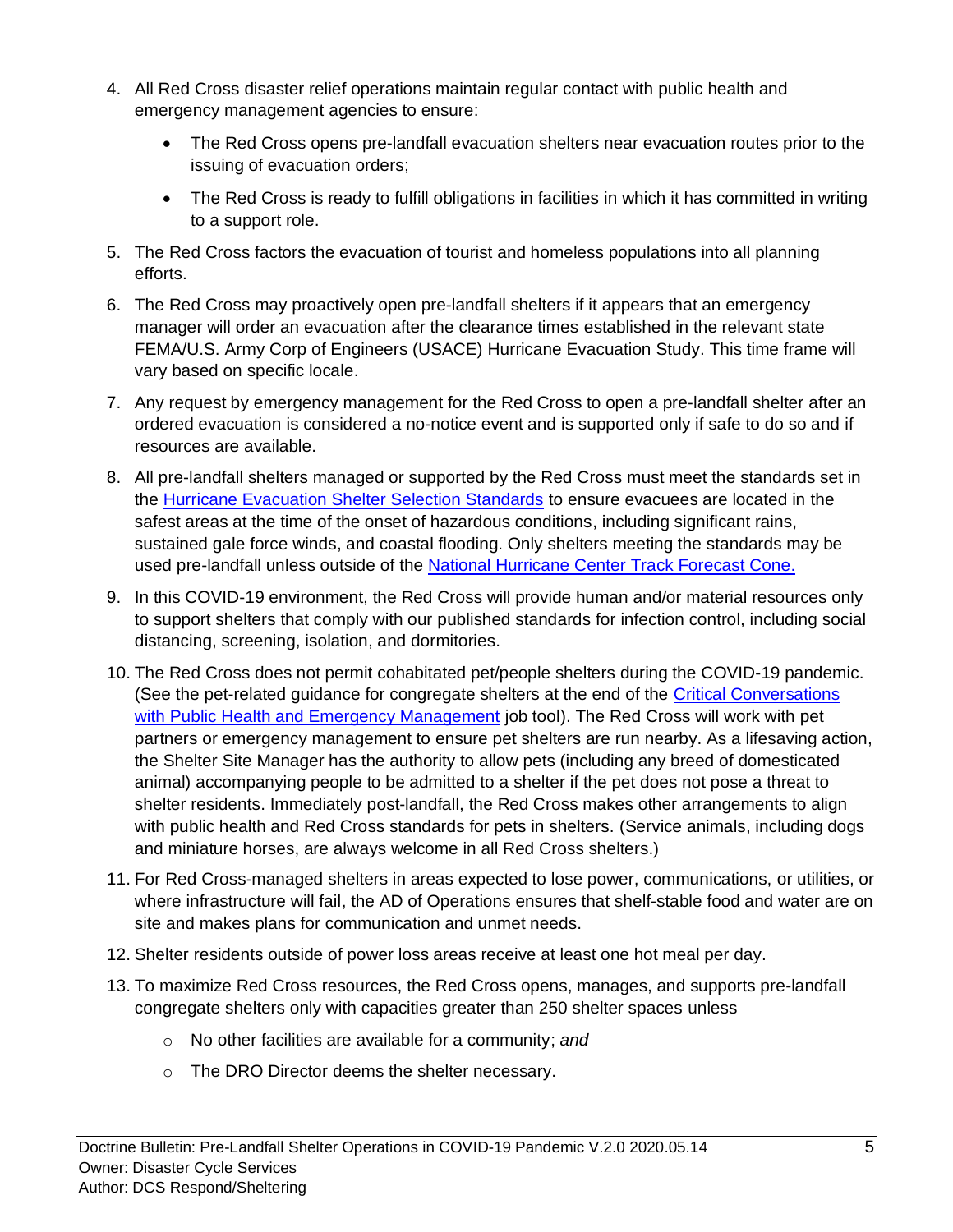The Red Cross works with public health and emergency management to determine the best sizes for dormitory and separate isolation areas.

14. The Red Cross engages in planning with our partners to provide the best possible care for COVID-19 at-risk populations.

# Operating a Pre-Landfall Shelter

#### **Personal Protective Equipment (PPE)**

All Red Cross workers [must wear personal protective equipment](https://intranet.redcross.org/content/dam/redcross/documents/our_services/DisasterCycleServices/dcs-management/covid-19/DisasterFragmentaryOrder001-20-BCOVIDMasksRespirators.pdf) at their worksite until otherwise notified. The Red Cross plans with government partners to ensure we have adequate supplies for screening, dormitory, and isolation areas.

Face masks or face coverings are required in all Red Cross-managed shelters for our workforce, our clients, and our partners.

#### **Pre-Landfall Shelter Staffing**

Due to the short-term nature of pre-landfall hurricane evacuation shelters and the need to open prelandfall shelters rapidly, pre-landfall shelter staffing standards are based on potential evacuation scenarios described in *Hurricane Evacuation Studies*.

- All pre-landfall shelters have a minimum of two pre-trained and in-person shelter staff on duty at all times. At no point should a Red Cross worker be the only worker at a shelter.
- Shelter workers will be informed by the DRO of the type of shelter to which they are assigned and how its services and resources differ from post-impact shelters.
- Pre-landfall evacuation shelters operate on a 12-hour shift schedule.
- The shelter workforce stays at the evacuation shelter when the area is under wind threat. Shelter Site Managers identify a space where off-duty workers stay, maintaining separation from the clients and pre-landfall shelter operation. The pre-landfall shelter workforce is split into the following categories defined below.

#### **Workforce Minimums: COVID-19 Shelter Teams**

The Red Cross achieves primary shelter staffing capability through the establishment of pre-trained teams supplemented by shelter residents. If needed, to the Red Cross will identify and train event-based volunteers (EBVs) for full shifts. Shelter Supervisors are responsible for ensuring that all shelter staff- pre-trained, shelter residents, and EBVs—understand and comply with Red Cross shelter fundamentals.

| <b>Shelter Size</b> | <b>Pre-Trained</b><br><b>Supervisors</b> | <b>Pre-Trained</b><br><b>Shelter Support</b> | Event-Based<br><b>Volunteers:</b><br><b>Just in Time</b> | <b>Shelter Residents:</b><br><b>Task Based</b> |
|---------------------|------------------------------------------|----------------------------------------------|----------------------------------------------------------|------------------------------------------------|
| 250 Clients         | $\mathcal{P}$                            | ა                                            |                                                          | As Needed                                      |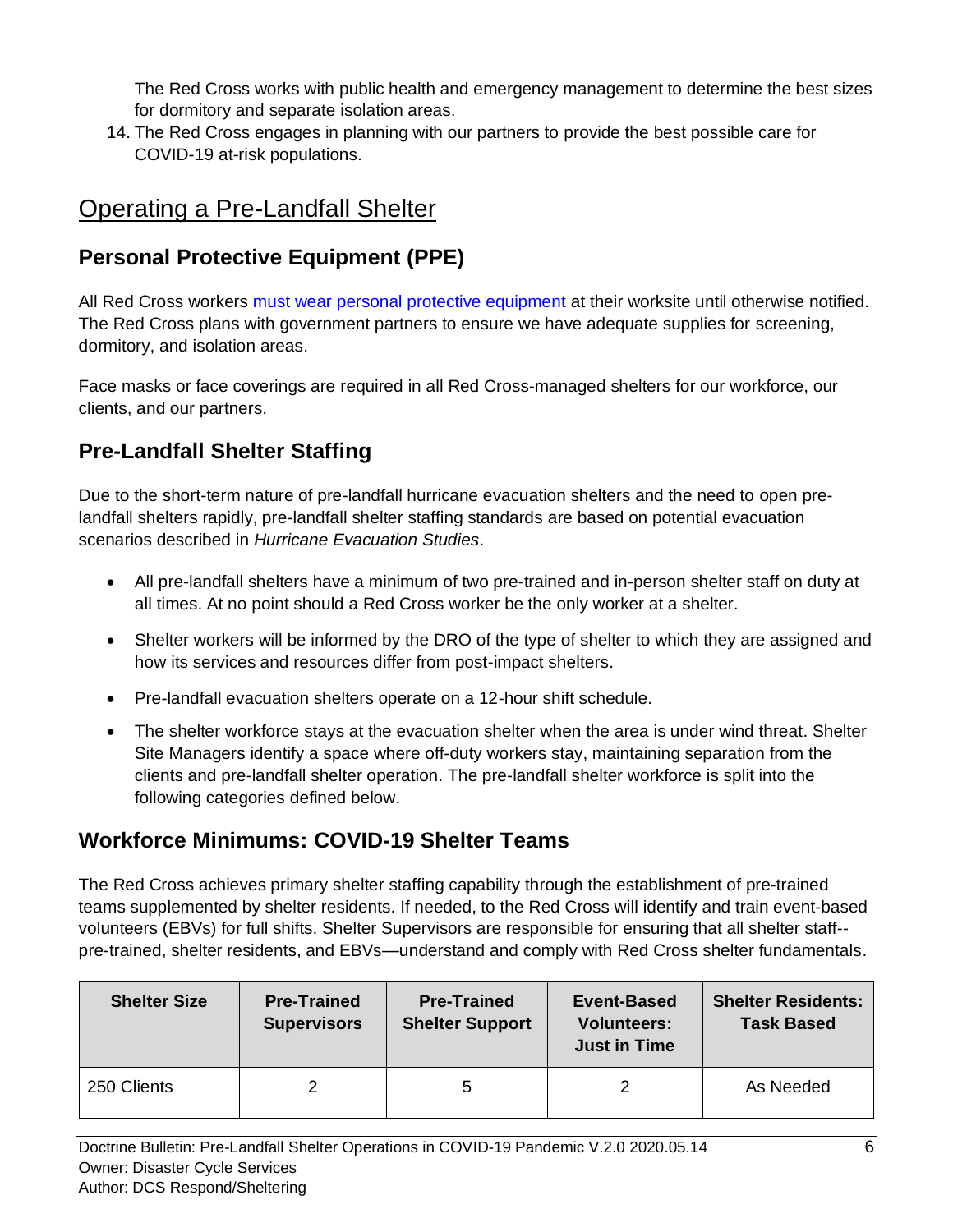| <b>Shelter Size</b>        | <b>Pre-Trained</b><br><b>Supervisors</b> | <b>Pre-Trained</b><br><b>Shelter Support</b> | <b>Event-Based</b><br><b>Volunteers:</b><br><b>Just in Time</b> | <b>Shelter Residents:</b><br><b>Task Based</b> |
|----------------------------|------------------------------------------|----------------------------------------------|-----------------------------------------------------------------|------------------------------------------------|
| 500 Clients                | 2                                        | 5                                            | 4                                                               | As Needed                                      |
| 1,000 Clients<br>Not Ideal | 4                                        | 10                                           | 8                                                               | As Needed                                      |
| 2,500 Clients<br>Not Ideal | 10                                       | 25                                           | 20                                                              | As Needed                                      |

- Shelters above the 2,500-person capacity are not recommended for the 2020 hurricane season.
- Disaster Health Services assigns additional staffing as necessary.
- DRO Headquarters (region or disaster response area) assigns at least two people to support prelandfall sheltering with an additional person added for every five shelters.
- Disaster Health Services assigns two people per five shelters with at least one supervisor per five shelters. Red Cross regions coordinate with their respective jurisdictions to ensure the availability of government-provided health care support for all shelter facilities.

#### **Mass Care Logistics**

Due to the nature of pre-landfall sheltering, it is generally not possible to resource a pre-landfall shelter to Red Cross standards for post-landfall congregate shelters. Post-landfall, the Disaster Relief Operation prioritizes achieving all Red Cross sheltering standards as promptly as possible for any congregate shelter that remains open.

The below table lists the standard minimum material requirements for both pre-landfall and post-landfall congregate shelters. Division Disaster Executives may request approval from the Vice President, Disaster Operations & Logistics (or designee) for adjustments based on local seasonal planning. For specific guidance for the Pacific and Caribbean Islands, the Pacific Division Disaster Executive (DDE) may authorize adjustments based on local agreements and Red Cross commitments.

#### *Minimum Material Requirements for Pre-Landfall Shelters:*

| <b>Resource</b>         | <b>Pre-Landfall Opening</b>                                                               | <b>Within 72 Hours</b><br><b>Post-Landfall</b> |
|-------------------------|-------------------------------------------------------------------------------------------|------------------------------------------------|
| <b>Space for People</b> | 60 square feet per person in safest area<br>without cots<br>Families may cluster together | 110 square feet per person<br>with a cot       |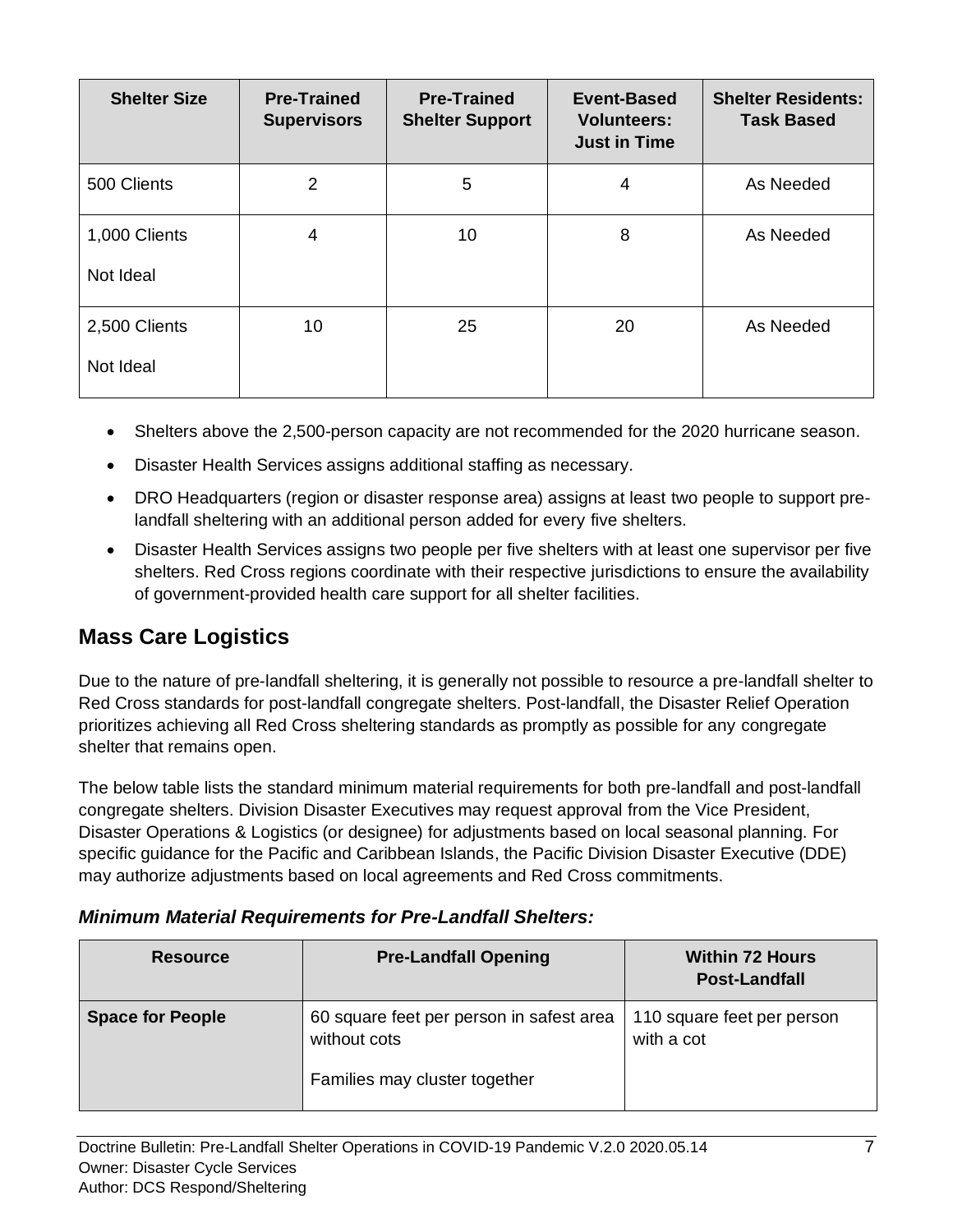| <b>Resource</b>                              | <b>Pre-Landfall Opening</b>                                                                                                   | <b>Within 72 Hours</b><br><b>Post-Landfall</b> |
|----------------------------------------------|-------------------------------------------------------------------------------------------------------------------------------|------------------------------------------------|
| <b>Cots</b>                                  | 10 percent of shelter capacity                                                                                                | 1 cot per person                               |
|                                              | 110 square feet per person (with cots)                                                                                        |                                                |
| <b>Heavy Duty Cots/Medical</b>               | 1 percent of shelter capacity                                                                                                 | 1 for each person who needs<br>one             |
| <b>Blankets</b>                              | 20 percent of shelter capacity                                                                                                | 2 blankets per person                          |
| <b>Comfort Kits</b>                          | 10 percent of shelter capacity                                                                                                | 1 kit per person plus 1 towel                  |
| <b>Nursing Kit</b>                           | 1 per shelter                                                                                                                 | Quantities as needed                           |
| <b>Health Screening</b><br><b>Supplies</b>   | 1 per shelter covering 3 days based on<br>capacity                                                                            | Quantities as needed                           |
| <b>Isolation Area Supplies</b>               | 1 per shelter covering 3 days based on<br>capacity                                                                            | Quantities as needed                           |
| <b>Red Cross PPE Supplies</b>                | 1 per shelter covering 3 days based on<br>capacity                                                                            | 1 per shelter based on<br>capacity             |
| <b>Shelter Admin Kit</b>                     | 1 per shelter                                                                                                                 | 1 per shelter                                  |
| <b>Disability Shelter Kit</b>                | 1 per shelter                                                                                                                 | As required and available                      |
| <b>ADA Showers</b>                           | As exist at shelter facility (site selection<br>should always prioritize facilities with<br>accessible restrooms and showers) | As required and available                      |
| <b>Hand Washing Stations</b>                 | <b>Hand sanitizer</b>                                                                                                         | As required and available                      |
| <b>Mass Care Procurement</b><br><b>Cards</b> | 4 per shelter assigned to pre-trained<br>staff                                                                                | 2 per shift per shelter                        |
| <b>Weather/AM Radio</b>                      | 1 per shelter                                                                                                                 | Shift to TV post-impact, if<br>power is live   |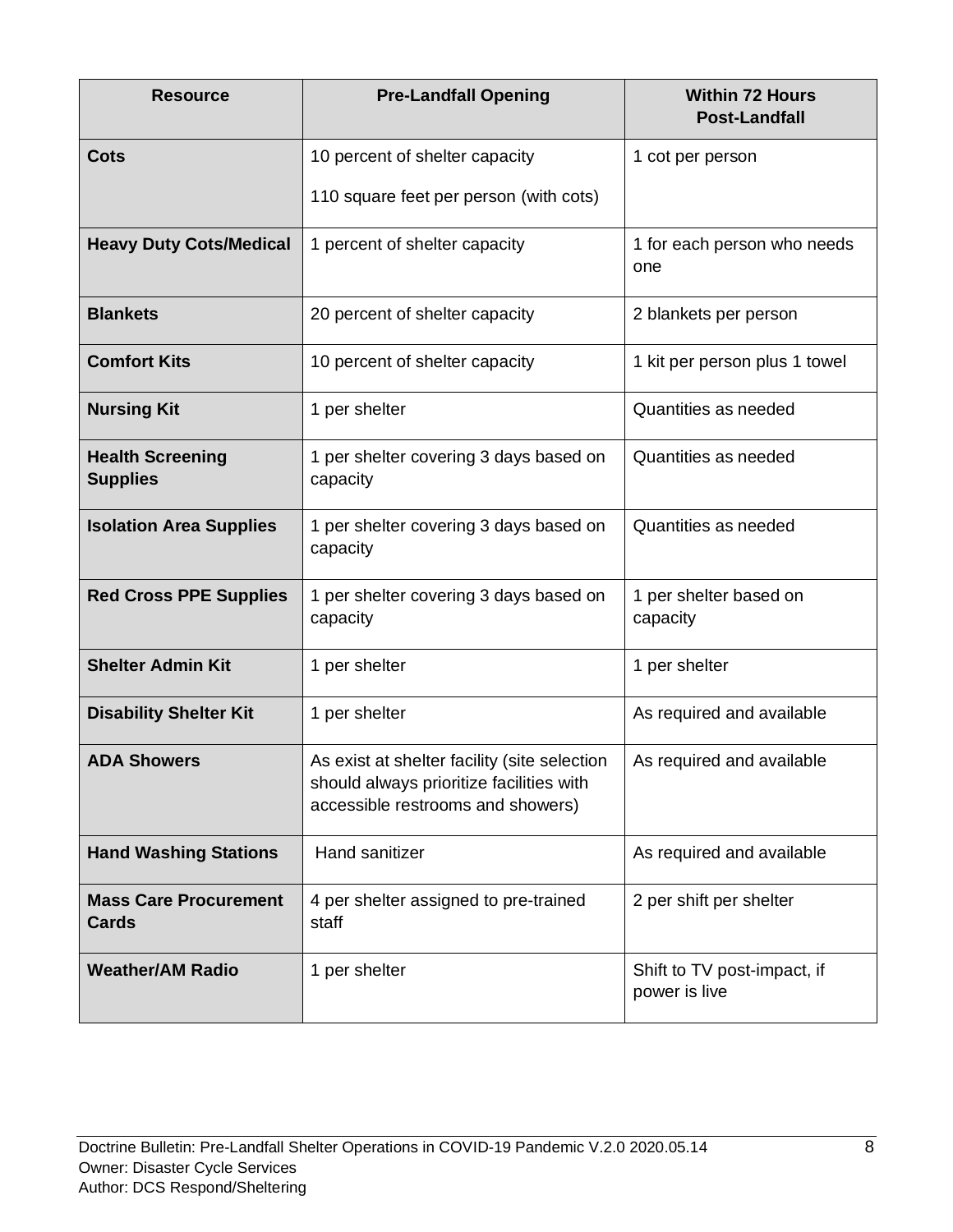| <b>Resource</b>                                                                   | <b>Pre-Landfall Opening</b>                                                                                                                                           | <b>Within 72 Hours</b><br><b>Post-Landfall</b>                               |
|-----------------------------------------------------------------------------------|-----------------------------------------------------------------------------------------------------------------------------------------------------------------------|------------------------------------------------------------------------------|
| Shelf-stable snacks,<br>water, and food in areas<br>likely to be without<br>power | Meals for 2 days, 2 meals a day at a<br>minimum; plus, snacks and water<br>$(1,500 - 1,800$ calories per day). Some<br>island locations may have local meal<br>plans. | 3 meals a day plus snacks and<br>water $(1,800 - 2,000$ calories<br>per day) |
| Snacks, water, and food,<br>in areas expected to<br>have power                    | 3 meals per day based on current Red<br>Cross guidelines                                                                                                              | 3 meals per day based on<br>current Red Cross guidelines                     |

#### **DRO Support of Evacuation Shelters**

Deliberate planning and actions occur to ensure that disaster relief operations provide support to prelandfall shelter teams and their residents. DRO Directors ensure the following:

- Communications established between DRO Headquarters and *all* Red Cross-managed and Red Cross partner-managed shelter facilities where Red Cross workers are providing dormitory management:
	- o Every shelter receives at least one fully charged Red Cross cell phone and at least one fully charged portable charging station prior to opening;
	- $\circ$  Ideally, ensure amateur radio communications are available at all locations;
	- o Collect multiple phone numbers for shelter facility and shelter team members;
	- $\circ$  Ensure all shelters have multiple phone numbers to contact DRO Headquarters.
- If Disaster Health Services is not on location at any pre-landfall Red Cross-managed shelter, establish a phone or radio support system for health services.
- For any evacuation shelter that is not Red Cross-managed or Red Cross partner-managed but has Red Cross workers on-site, DRO Headquarters has communication with at least one of those Red Cross workers.

#### **Pre-Landfall Shelter / DRO Headquarters Information Sharing**

DRO Directors ensure that a communications plan is in place to gather shelter counts and receive information about the unmet needs of clients when communications infrastructure is compromised.

DRO Headquarters and Shelter Site Managers share the following information:

- Storm arrival information
- Storm impact information
- Registration count every 12 hours depending on information needs until impact
- Registration count every 24 hours post impact or significant change in population
- Americans with Disabilities Act (ADA) and other critical shelter needs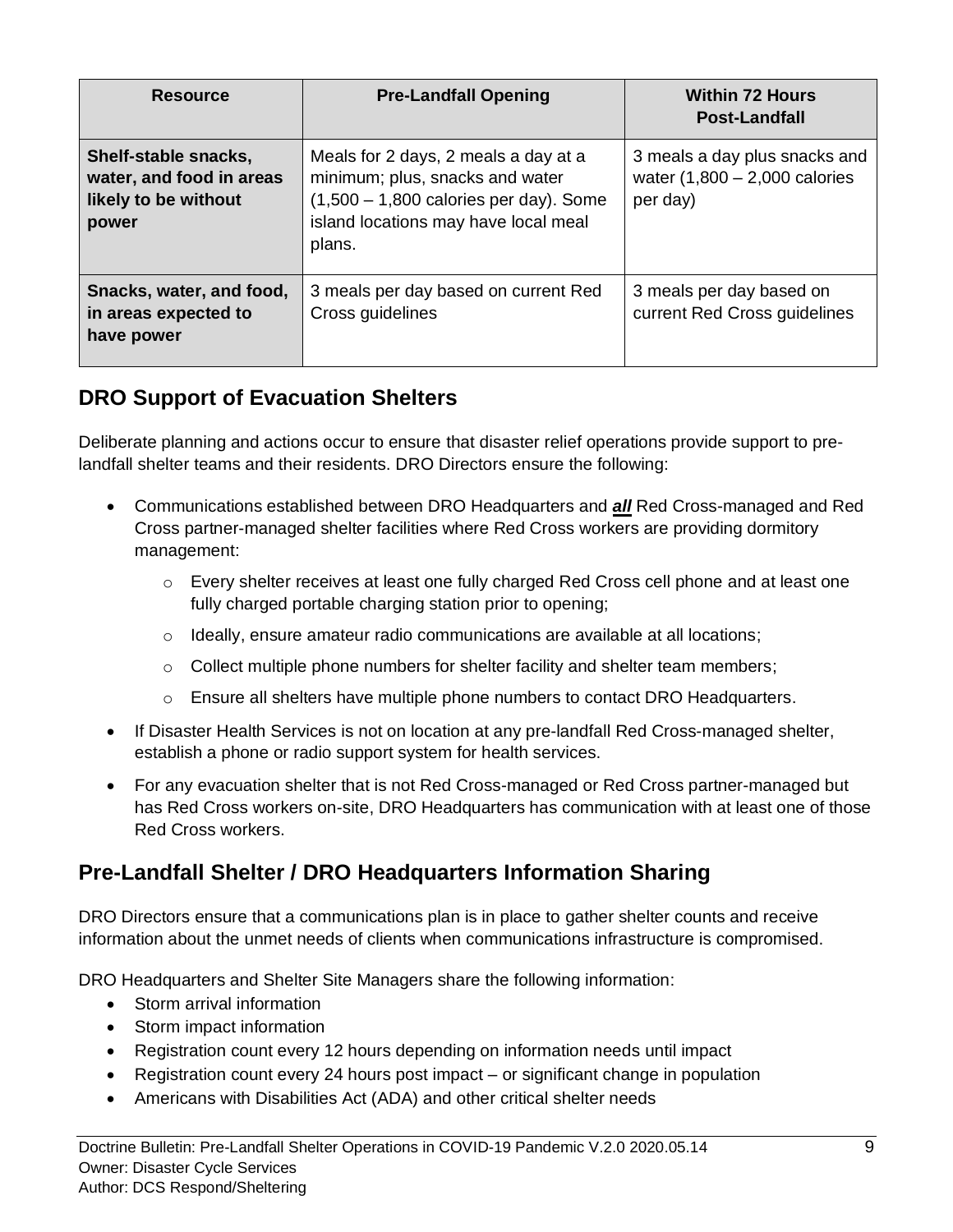- Logistics requests and feedback
- Staffing information
- Safety information
- Facility damage information
- Supportive voice / coaching

## Planning for a Pre-Landfall Sheltering Response

Opening shelters for an evacuating population requires careful timing, planning, and execution, both at the Red Cross and with partners.

- 1. Determine sheltering requirements with emergency management and hurricane evacuation studies.
- 2. Based on available staff and safe shelter space, determine how many shelters the Red Cross has the capability and capacity to open.
- 3. Apply [Hurricane Evacuation Shelter Selection Standards](https://intranet.redcross.org/content/redcross/categories/our_services/disaster-cycle-services/dcs-capabilities/mass_care/sheltering/evacuation-shelters.html) to all potential shelters.
- 4. Determine final list and align with emergency management. Share information at the state level.
- 5. Finalize the timing of expected voluntary and mandatory evacuation orders for geographical areas of concern. Do this in communication with local emergency management and verify with the state hurricane evacuation study or with the state planner responsible for hurricanes.

## Region Timeline



Once the government sets the evacuation order timeline, disaster leadership determines the timeline for opening the shelters. Shelters must be open and active when the evacuation order is given. The Red Cross sets this timeline by determining how long it takes to:

• Activate and open the sheltering facilities;